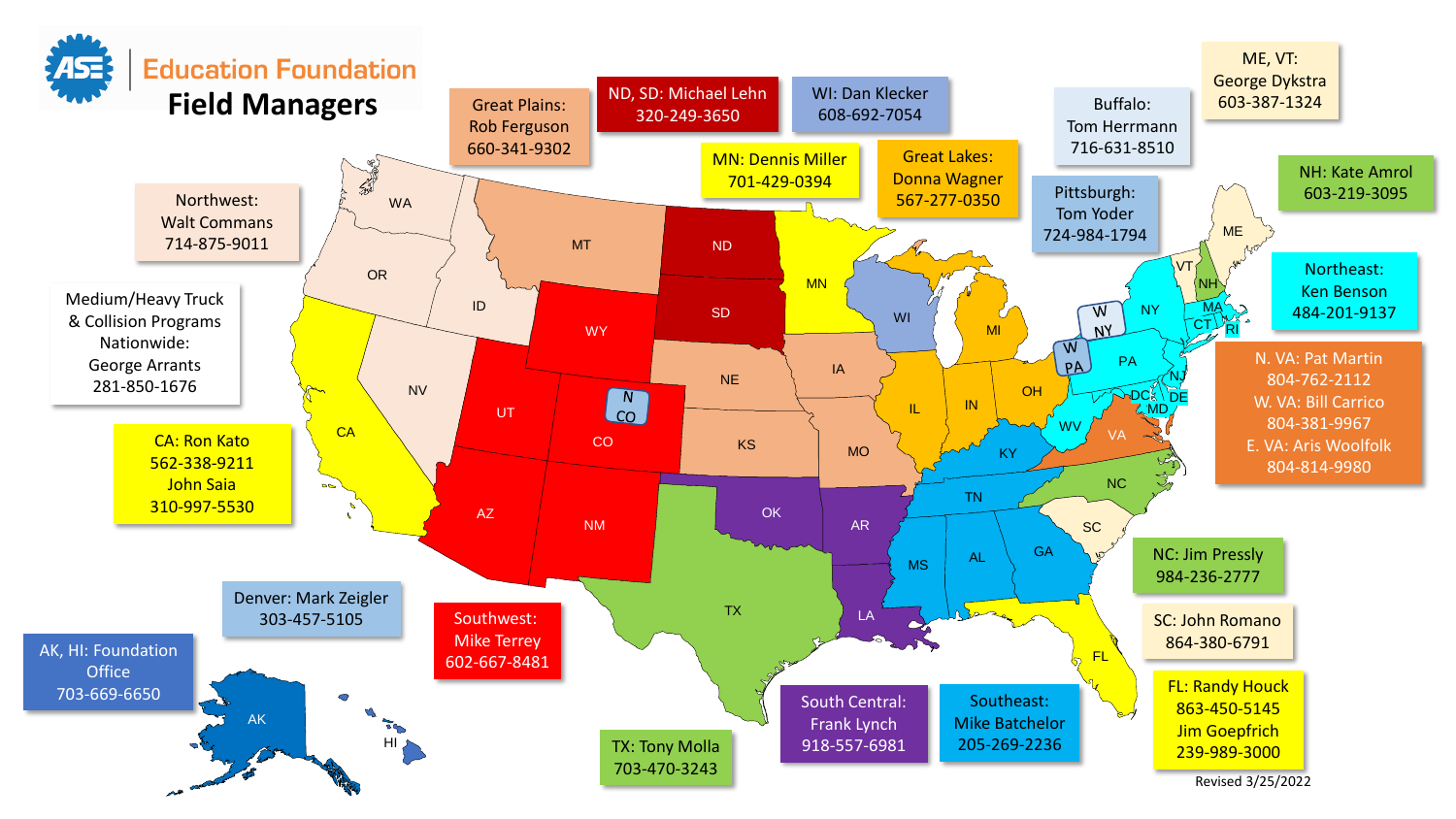| <b>State</b>                  | <b>Field Manager</b>         | <b>Email</b>                             | Phone                        | <b>State</b>                                                    | <b>Field Manager</b>                               | <b>Email</b>                                                | Phone                                        |
|-------------------------------|------------------------------|------------------------------------------|------------------------------|-----------------------------------------------------------------|----------------------------------------------------|-------------------------------------------------------------|----------------------------------------------|
| <b>Alabama</b>                | Mike Batchelor               | mike.batchelor@ASEeducation.org          | 205-269-2236                 | Nebraska                                                        | Rob Ferguson                                       | rob.ferguson@ASEeducation.org                               | 660-341-9302                                 |
| Alaska                        | <b>Foundation Office</b>     | info@ASEeducationfoundation.org          | 703-669-6650                 | <b>Nevada</b>                                                   | <b>Walt Commans</b>                                | waltcommans@msn.com                                         | 714-875-9011                                 |
| Arizona                       | <b>Mike Terrey</b>           | michael@aada.com                         | 602-667-8481                 | <b>New Hampshire</b>                                            | Kate Amrol                                         | kamrol@nhada.com                                            | 603-219-3095                                 |
| Arkansas                      | Frank Lynch                  | frank.lynch@ASEeducation.org             | 918-557-6981                 | <b>New Jersey</b>                                               | Ken Benson                                         | ken.benson@ASEeducation.org                                 | 484-201-9137                                 |
| California                    | Ron Kato<br>John Saia        | rkato120@gmail.com<br>shelbyguy@live.com | 562-338-9211<br>310-997-5530 | <b>New Mexico</b>                                               | <b>Mike Terrey</b>                                 | michael@aada.com                                            | 602-667-8481                                 |
| Colorado                      | <b>Mike Terrey</b>           | michael@aada.com                         | 602-667-8481                 | <b>New York</b>                                                 | Ken Benson                                         | ken.benson@ASEeducation.org                                 | 484-201-9137                                 |
| <b>Colorado (Denver Area)</b> | Mark Zeigler                 | mark.zeigler@colorado.auto               | 303-457-5105                 | <b>New York (Buffalo Area)</b>                                  | Tom Herrmann                                       | tom@nfada.com                                               | 716-631-8510                                 |
| <b>Connecticut</b>            | Ken Benson                   | ken.benson@ASEeducation.org              | 484-201-9137                 | <b>North Carolina</b>                                           | Jim Pressly                                        | james.pressly@dpi.nc.gov                                    | 984-236-2777                                 |
| District of Columbia          | Ken Benson                   | ken.benson@ASEeducation.org              | 484-201-9137                 | <b>North Dakota</b>                                             | Michael Lehn                                       | michael.lehn@ASEeducation.org                               | 320-249-3650                                 |
| <b>Delaware</b>               | Ken Benson                   | ken.benson@ASEeducation.org              | 484-201-9137                 | Ohio                                                            | Donna Wagner                                       | donna.wagner@ASEeducation.org                               | 567-277-0350                                 |
| Florida                       | Randy Houck<br>Jim Goepfrich | rhouck2@cfl.rr.com<br>jim@mpaa.bz        | 863-450-5145<br>239-989-3000 | <b>Oklahoma</b>                                                 | Frank Lynch                                        | frank.lynch@ASEeducation.org                                | 918-557-6981                                 |
| Georgia                       | Mike Batchelor               | mike.batchelor@ASEeducation.org          | 205-269-2236                 | Oregon                                                          | <b>Walt Commans</b>                                | waltcommans@msn.com                                         | 714-875-9011                                 |
| Hawaii                        | <b>Foundation Office</b>     | info@ASEeducationfoundation.org          | 703-669-6650                 | Pennsylvania                                                    | Ken Benson                                         | ken.benson@ASEeducation.org                                 | 484-201-9137                                 |
| Idaho                         | <b>Walt Commans</b>          | waltcommans@msn.com                      | 714-875-9011                 | Pennsylvania (Pittsburgh Area)                                  | Tom Yoder                                          | tyoder@gpada.com                                            | 724-984-1794                                 |
| <b>Illinois</b>               | Donna Wagner                 | donna.wagner@ASEeducation.org            | 567-277-0350                 | Rhode Island                                                    | Ken Benson                                         | ken.benson@ASEeducation.org                                 | 484-201-9137                                 |
| Indiana                       | Donna Wagner                 | donna.wagner@ASEeducation.org            | 567-277-0350                 | <b>South Carolina</b>                                           | John Romano                                        | jromano@scteba.com                                          | 864-380-6791                                 |
| lowa                          | Rob Ferguson                 | rob.ferguson@ASEeducation.org            | 660-341-9302                 | South Dakota                                                    | Michael Lehn                                       | michael.lehn@ASEeducation.org                               | 320-249-3650                                 |
| Kansas                        | Rob Ferguson                 | rob.ferguson@ASEeducation.org            | 660-341-9302                 | Tennessee                                                       | Mike Batchelor                                     | mike.batchelor@ASEeducation.org                             | 205-269-2236                                 |
| <b>Kentucky</b>               | Mike Batchelor               | mike.batchelor@ASEeducation.org          | 205-269-2236                 | Texas                                                           | <b>Tony Molla</b>                                  | tonymolla@att.net                                           | 703-470-3243                                 |
| Louisiana                     | Frank Lynch                  | frank.lynch@ASEeducation.org             | 918-557-6981                 | Utah                                                            | <b>Mike Terrey</b>                                 | michael@aada.com                                            | 602-667-8481                                 |
| Maine                         | George Dykstra               | gdykstra2@yahoo.com                      | 603-387-1324                 | Vermont                                                         | George Dykstra                                     | gdykstra2@yahoo.com                                         | 603-387-1324                                 |
| Maryland                      | Ken Benson                   | ken.benson@ASEeducation.org              | 484-201-9137                 | Virginia (Northern)<br>Virginia (Western)<br>Virginia (Eastern) | Pat Martin<br><b>Bill Carrico</b><br>Aris Woolfolk | pmartin@vada.com<br>bcarrico@vada.com<br>awoolfolk@vada.com | 804-762-2112<br>804-381-9967<br>804-814-9980 |
| <b>Massachusetts</b>          | Ken Benson                   | ken.benson@ASEeducation.org              | 484-201-9137                 | Washington                                                      | <b>Walt Commans</b>                                | waltcommans@msn.com                                         | 714-875-9011                                 |
| Michigan                      | Donna Wagner                 | donna.wagner@ASEeducation.org            | 567-277-0350                 | <b>West Virginia</b>                                            | Ken Benson                                         | ken.benson@ASEeducation.org                                 | 484-201-9137                                 |
| Minnesota                     | <b>Dennis Miller</b>         | dennis.miller@ASEeducation.org           | 701-429-0394                 | Wisconsin                                                       | Dan Klecker                                        | dklecker@watda.org                                          | 608-692-7054                                 |
| Mississippi                   | Mike Batchelor               | mike.batchelor@ASEeducation.org          | 205-269-2236                 | <b>Wyoming</b>                                                  | Mike Terrey                                        | michael@aada.com                                            | 602-667-8481                                 |
| Missouri                      | Rob Ferguson                 | rob.ferguson@ASEeducation.org            | 660-341-9302                 | Medium/Heavy Truck &                                            |                                                    | george.arrants@ASEeducation.org                             |                                              |
| Montana                       | Rob Ferguson                 | rob.ferguson@ASEeducation.org            | 660-341-9302                 | <b>Collision Programs</b>                                       | George Arrants                                     |                                                             | 281-850-1676                                 |

| <b>State</b>                                                    | <b>Field Manager</b>                               | <b>Email</b>                                                | Phone                                        |
|-----------------------------------------------------------------|----------------------------------------------------|-------------------------------------------------------------|----------------------------------------------|
| Nebraska                                                        | Rob Ferguson                                       | rob.ferguson@ASEeducation.org                               | 660-341-9302                                 |
| <b>Nevada</b>                                                   | <b>Walt Commans</b>                                | waltcommans@msn.com                                         | 714-875-9011                                 |
| <b>New Hampshire</b>                                            | Kate Amrol                                         | kamrol@nhada.com                                            | 603-219-3095                                 |
| <b>New Jersey</b>                                               | Ken Benson                                         | ken.benson@ASEeducation.org                                 | 484-201-9137                                 |
| <b>New Mexico</b>                                               | Mike Terrey                                        | michael@aada.com                                            | 602-667-8481                                 |
| <b>New York</b>                                                 | Ken Benson                                         | ken.benson@ASEeducation.org                                 | 484-201-9137                                 |
| <b>New York (Buffalo Area)</b>                                  | Tom Herrmann                                       | tom@nfada.com                                               | 716-631-8510                                 |
| <b>North Carolina</b>                                           | Jim Pressly                                        | james.pressly@dpi.nc.gov                                    | 984-236-2777                                 |
| <b>North Dakota</b>                                             | Michael Lehn                                       | michael.lehn@ASEeducation.org                               | 320-249-3650                                 |
| Ohio                                                            | Donna Wagner                                       | donna.wagner@ASEeducation.org                               | 567-277-0350                                 |
| <b>Oklahoma</b>                                                 | Frank Lynch                                        | frank.lynch@ASEeducation.org                                | 918-557-6981                                 |
| Oregon                                                          | <b>Walt Commans</b>                                | waltcommans@msn.com                                         | 714-875-9011                                 |
| Pennsylvania                                                    | Ken Benson                                         | ken.benson@ASEeducation.org                                 | 484-201-9137                                 |
| Pennsylvania (Pittsburgh Area)                                  | <b>Tom Yoder</b>                                   | tyoder@gpada.com                                            | 724-984-1794                                 |
| Rhode Island                                                    | Ken Benson                                         | ken.benson@ASEeducation.org                                 | 484-201-9137                                 |
| <b>South Carolina</b>                                           | John Romano                                        | jromano@scteba.com                                          | 864-380-6791                                 |
| South Dakota                                                    | Michael Lehn                                       | michael.lehn@ASEeducation.org                               | 320-249-3650                                 |
| Tennessee                                                       | Mike Batchelor                                     | mike.batchelor@ASEeducation.org                             | 205-269-2236                                 |
| Texas                                                           | <b>Tony Molla</b>                                  | tonymolla@att.net                                           | 703-470-3243                                 |
| Utah                                                            | Mike Terrey                                        | michael@aada.com                                            | 602-667-8481                                 |
| Vermont                                                         | George Dykstra                                     | gdykstra2@yahoo.com                                         | 603-387-1324                                 |
| Virginia (Northern)<br>Virginia (Western)<br>Virginia (Eastern) | Pat Martin<br><b>Bill Carrico</b><br>Aris Woolfolk | pmartin@vada.com<br>bcarrico@vada.com<br>awoolfolk@vada.com | 804-762-2112<br>804-381-9967<br>804-814-9980 |
| Washington                                                      | <b>Walt Commans</b>                                | waltcommans@msn.com                                         | 714-875-9011                                 |
| <b>West Virginia</b>                                            | Ken Benson                                         | ken.benson@ASEeducation.org                                 | 484-201-9137                                 |
| Wisconsin                                                       | Dan Klecker                                        | dklecker@watda.org                                          | 608-692-7054                                 |
| Wyoming                                                         | Mike Terrey                                        | michael@aada.com                                            | 602-667-8481                                 |
| Medium/Heavy Truck &<br><b>Collision Programs</b>               | George Arrants                                     | george.arrants@ASEeducation.org                             | 281-850-1676                                 |